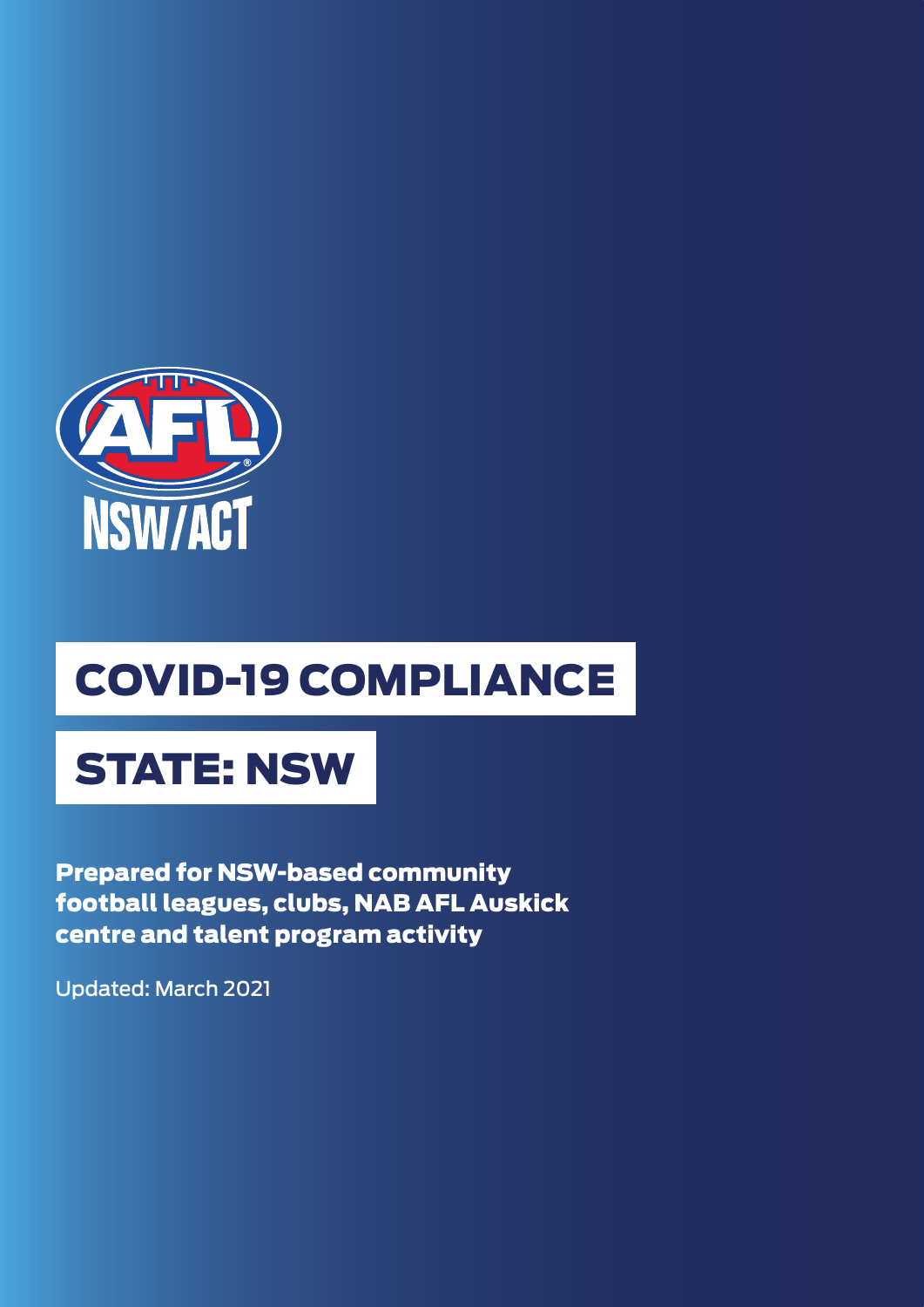

# **CONTENTS**

| <b>2021 Overview</b>                                                        | 4               |
|-----------------------------------------------------------------------------|-----------------|
| <b>2021 Compliance Snapshot</b>                                             | 4               |
| <b>Footy Hygiene Measures for Training, Competition and NAB AFL AusKick</b> | 6               |
| Hygiene protocols                                                           | 6               |
| General Hygiene Practices.                                                  | 6               |
| Quick Guide to Completing the COVID 19 Safety Plan                          | 7               |
| Wellbeing of Staff and Customers                                            | 7               |
| <b>Physical Distancing</b>                                                  | 8               |
| <b>Hygiene and Cleaning</b>                                                 | 9               |
| Record keeping                                                              | 10 <sup>2</sup> |
| <b>Frequently Asked Questions</b>                                           | 11              |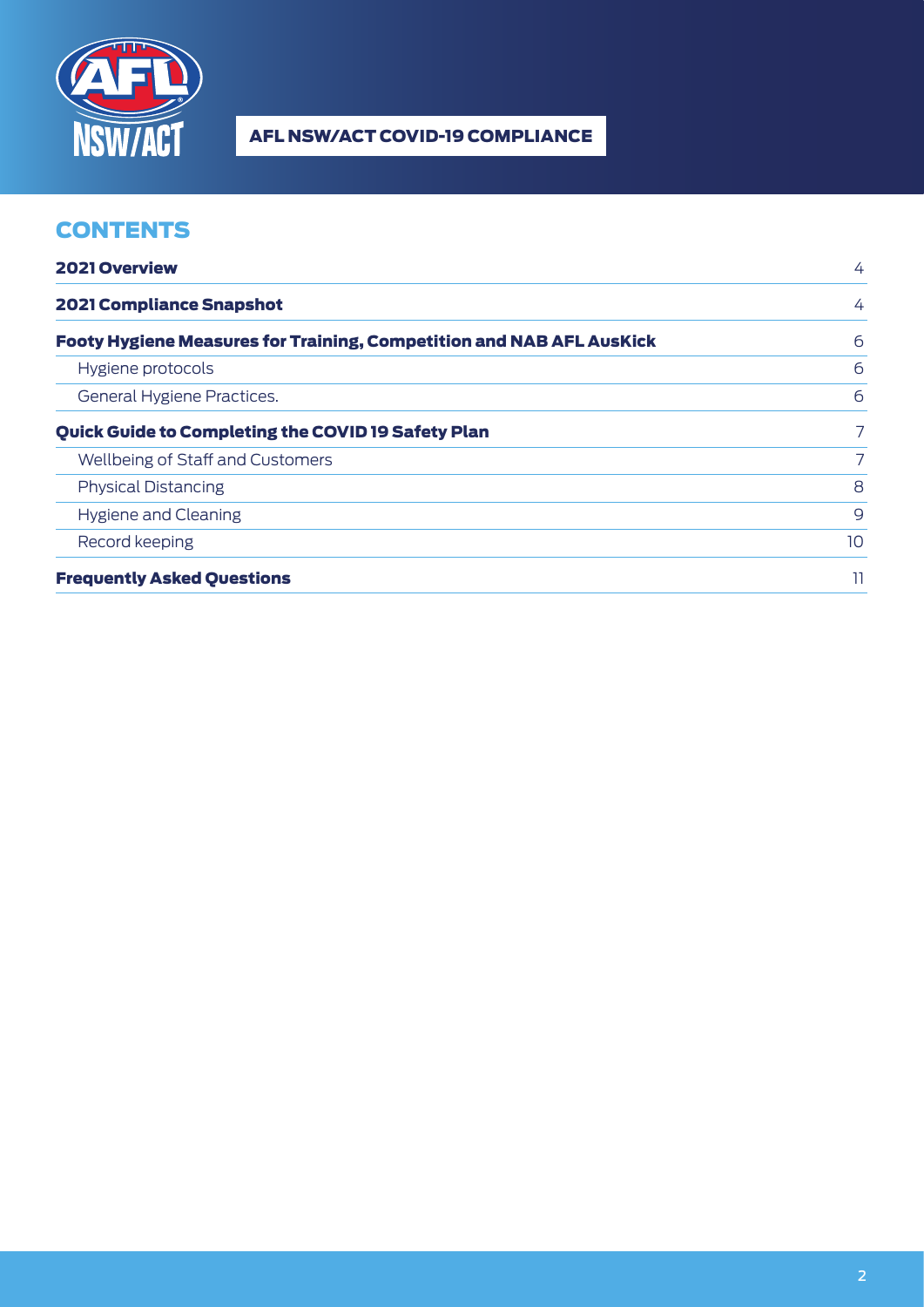

Dear Community Football Network,

I would like to take the opportunity to welcome our football community to the 2021 Community Football Season. This time of the year is filled with anticipation, hope and enthusiasm for what the season will deliver.

As we head into a new season, the health and safety of our players, coaches, umpires and volunteers continues to be of utmost importance to AFL NSW/ACT. As part of this, COVID-19 compliance remains a critical priority for our code and we are here to support and guide our clubs through their obligations and adherence to the NSW Public Health Orders.

Off the back of a 'season like no other' in 2020 our leagues, clubs and competitions are well-versed in COVID-19 compliance and recognise the importance of fulfilling their obligations under NSW Public Health Orders to minimise risk of transmission of COVID-19 at their venues. The Public Health Orders are constantly evolving so it is timely to highlight the current key requirements for clubs.

All community sporting activities that involve more than 100 participants require the organiser to have a COVID-19 Safety Plan and ensure proper record keeping of participant attendance. Where that limit might not be met, we still strongly encourage community football clubs playing in NSW competitions to have a 'COVID-19 Safety Plan' and strictly follow Public Health Orders' restrictions.

COVID-19 Safety Plans are:

- comprehensive checklists designed by NSW Health and approved by the Chief Health Officer completed
- online via the NSW Government portal and involve a four-step process to complete may be updated and
- adjusted online as the season progresses or circumstances change.

AFL NSW/ACT has developed a number of resources on subsequent pages of the guide to support our community football clubs to complete their COVID-19 Safety Plans ahead of the 2021 season.

AFL NSW/ACT also strongly encourages all clubs to register as a "COVIDSafe Business" via the NSW Government Portal. Doing so will provide a Club with a Service NSW QR Code for simple and compliant record keeping.

AFL NSW/ACT will continue to mandate nomination of a COVID-19 Safety Officer per club as per the 2020 season. This individual will be the primary contact for COVID-19 communications from AFL NSW/ACT, as well as ensure that COVID-19 Safety Plans have been submitted and the relevant restrictions and contacttracing measures are adhered to.

We thank you for your continued cooperation with the NSW Public Health Order and encourage you all to take the time to plan, prepare and educate your members to ensure that we have a safe and successful 2021 community football season.

Look forward to seeing many of you at a local oval soon.

# oberto

Tiffany Robertson Head of AFL NSW/ACT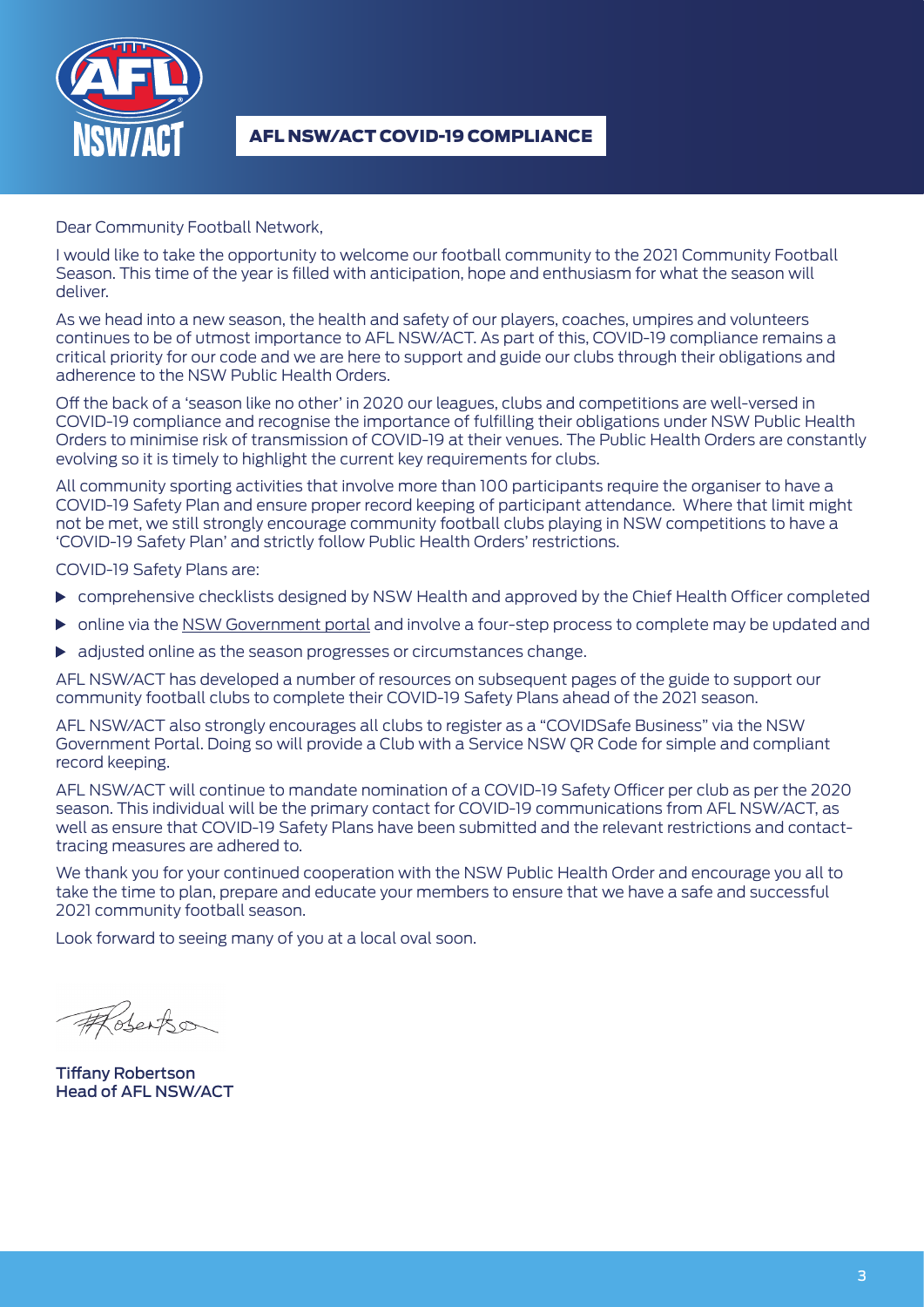

# 2021 OVERVIEW

### ALL FOOTBALL CLUBS, NAB AFL AUSKICK CENTRES & UMPIRE GROUPS PLAY AN IMPORTANT ROLE IN:

- $\triangleright$  Protecting the community and preventing the spread of COVID-19
- **Promoting good hygiene practices amongst participants**
- Adhering to and promoting compliance with the NSW Government Public Health Order requirements around social distancing and gatherings
- Following their COVID-19 Safety Plan by fulfilling the obligations under Public Health Orders.

We trust the AFL community to lead and promote a strong culture of COVID-19 safety for the health and wellbeing of participants and the broader community.

# Each community club and standalone NAB AFL Auskick centre in NSW is considered COVID-19 compliant if they have completed the following steps:

# 2021 COMPLIANCE SNAPSHOT

| <b>NEW SOUTH WALES</b>                   |                                                                                                                                                                                                                                                                                                                                                                                             |                                                                                                                                                                                                                                                                                                     |                            |  |  |
|------------------------------------------|---------------------------------------------------------------------------------------------------------------------------------------------------------------------------------------------------------------------------------------------------------------------------------------------------------------------------------------------------------------------------------------------|-----------------------------------------------------------------------------------------------------------------------------------------------------------------------------------------------------------------------------------------------------------------------------------------------------|----------------------------|--|--|
| <b>CLUB</b><br><b>REQUIREMENT</b>        | <b>DETAILS</b>                                                                                                                                                                                                                                                                                                                                                                              | <b>HOW</b>                                                                                                                                                                                                                                                                                          | <b>RESOURCES</b>           |  |  |
| <b>Participant Limits</b><br>(Mandatory) | Ensure the number of people for<br>each event does not exceed one<br>person per two square metres of<br>publicly accessible space, up to a<br>maximum of 3000 people.<br>A participant includes players,<br>coaches, officials, volunteers,<br>parents and supporters.                                                                                                                      | Utilise Google Maps satellite<br>view and the "measure distance"<br>tool (right click on map to select<br>this).<br>In considering a venue's<br>maximum capacity, the field<br>area and spectator areas should<br>be measured separately.                                                           | <b>Square Metres Rules</b> |  |  |
| <b>Hygiene Practices</b><br>(Mandatory)  | (Will also be covered under the<br>club's COVID Safety Plan).<br>Ensure key hygiene practices are in<br>place for, and communicated to, all<br>participants, eg:<br>Practice good hand hygiene<br>Sanitise equipment after use<br>Individual player water bottles<br>No participant attendance<br>if sick<br>Spectators to maintain<br>physical distancing<br>Get in, Train / Play, Get out | Include provision for these items<br>in the club COVID Safety Plan.<br>Regular club communications<br>(e.g. social media, email,<br>TeamApp) to all participants.<br>Place posters around the venue.<br>Purchase stocks of sanitiser and<br>paper towels for hand hygiene<br>and equipment cleaning | <b>Covid Safe Toolkit</b>  |  |  |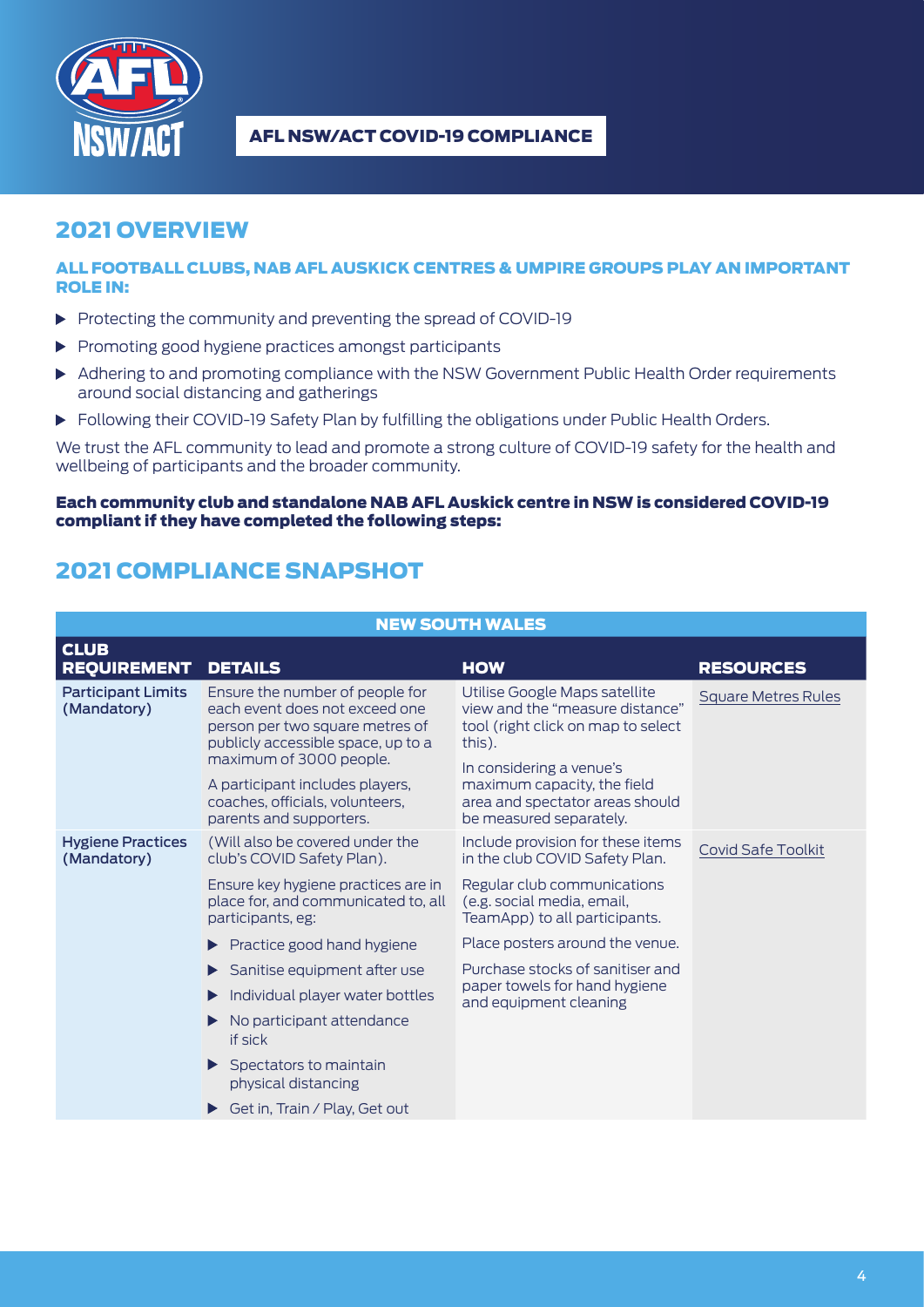

| <b>COVID Safety Plan</b><br>(Mandatory)                                                        | Ensure your club has a current<br>COVID-19 Safety Plan in place and<br>readily available.<br>For community sporting activities<br>(e.g. training or matches) that<br>involve more than 100 participants,<br>the club must have a COVID-19<br>Safety Plan.<br>A copy of the COVID-19 Safety Plan<br>must be kept by the club and made<br>readily available for inspection by<br>an authorised officer or a police<br>officer as requested. | Utilise the NSW Govt online<br>template to ensure all relevant<br>legal requirements are covered.<br>When completed online, a copy<br>of the Plan will be emailed to the<br>Club in PDF form.<br>The Plan can be updated online<br>as required.                                                                            | Covid-19 Safety Plan                    |
|------------------------------------------------------------------------------------------------|-------------------------------------------------------------------------------------------------------------------------------------------------------------------------------------------------------------------------------------------------------------------------------------------------------------------------------------------------------------------------------------------------------------------------------------------|----------------------------------------------------------------------------------------------------------------------------------------------------------------------------------------------------------------------------------------------------------------------------------------------------------------------------|-----------------------------------------|
| Register as a<br><b>COVID Safe</b><br><b>Business</b><br>(Strongly<br>Recommended)             | Register your club as a COVID-<br>safe business. This enables you to<br>advertise your club as "COVID Safe"<br>and the Club will receive:<br>$\triangleright$ A QR code for participant<br>COVID-safe check-in<br>A digital COVID Safe badge<br>for use on Google and social<br>channels<br>Access to a range of COVID<br>Safe posters to display on your<br>premises                                                                     | Online registration via the NSW<br>Government website.<br>Make sure a COVID-19 Safety<br>Plan has been completed prior<br>to registering.                                                                                                                                                                                  | Register as Covid Safe                  |
| <b>Record Keeping</b><br>(Mandatory)                                                           | Ensure there is a readily available<br>mechanism for recording relevant<br>particulars of attendees.<br>Record keeping for attendees<br>must take place for all community<br>sporting activities of more than 100<br>people, where this is practical.                                                                                                                                                                                     | Register as a COVID Safe<br>Business to receive a QR code<br>(see above).<br>Print QR code posters and place<br>at prominent locations in venue<br>(eg gates, canteen).<br>Have paper attendance registers<br>at prominent locations in the<br>venue (eg gates, canteen) for<br>those unable to use the QR code<br>option. | <b>Record Keeping FAQs</b>              |
| <b>Club COVID</b><br><b>Safety Officer</b><br>(Mandatory under<br><b>AFL NSW/ACT</b><br>Rules) | Appoint a person to ensure<br>compliance with these protocols<br>and to act as the club's primary<br>contact for COVID related matters.<br>In the absence of any appointed<br>person, the responsibility will revert<br>to the Club President.                                                                                                                                                                                            | Clubs are to advise their Leagues<br>of their nominated club COVID<br>Safety Officer prior to Round 1<br>commencement.                                                                                                                                                                                                     | <b>Covid Safety Officer</b><br>Training |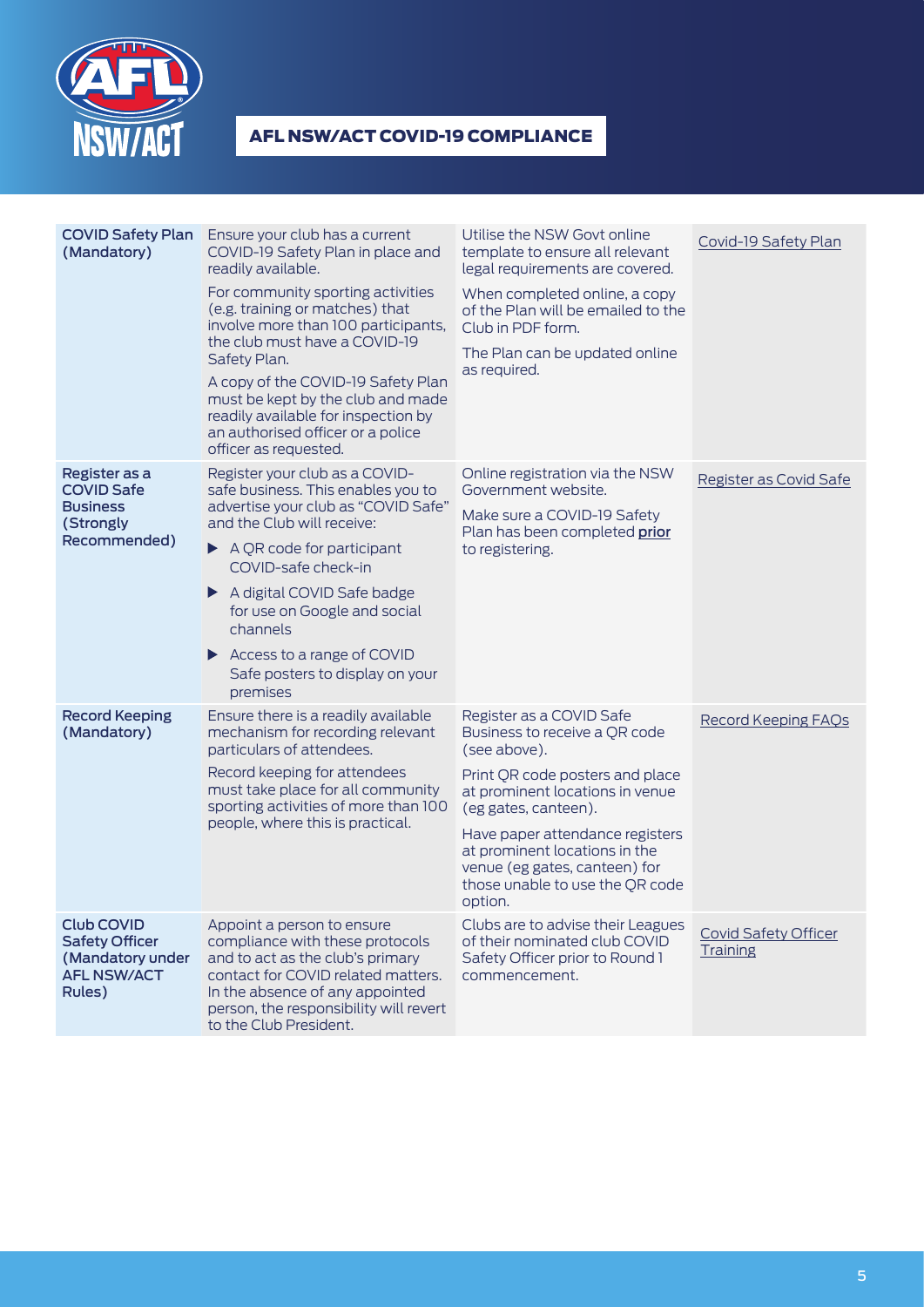

# AFL NSW/ACT RECOMMENDED FOOTY HYGIENE MEASURES FOR TRAINING, COMPETITION AND NAB AFL AUSKICK

# RECOMMENDED HYGIENE PROTOCOLS FOR TRAINING, COMPETITION & NAB AFL AUSKICK

- $\blacktriangleright$  Alcohol based hand sanitisers must be available at the venue entry and throughout the facility for all training sessions and competition matches, with participants encouraged to use prior, during and following activity.
- Ensure bathrooms are well stocked with hand soap and paper towels.
- $\triangleright$  Provide visual aids above hand wash basins to support effective hand washing.
- Strictly no sharing of personal items such as water bottles, food or towels. Personal items need to be easily distinguishable, labelled and kept separate.
- Maintain high levels of hygiene when using a mouthguard (i.e limit touching / removing mouthguards during training, clean / sanitise regularly).
- Players and Team Officials should avoid spitting or clearing nasal passages.
- Ensure processes are in place to launder shared uniform items such as jerseys or bibs after use.
- Change rooms and club rooms can be used. However the number of people cannot exceed current NSW Public Health Orders capacity restrictions (such as one person per two square metres). This includes participants, officials, volunteers and spectators.
- Club provided footballs and equipment to be wiped with antibacterial wipes or alcohol-based sanitiser prior to and after each training session or competition match.
- Clean frequently used hard surface areas, including communal facilities, several times per day with detergent and disinfectant.
- If you or people you have been in contact with are sick please DO NOT attend training or matches.

### RECOMMENDED GENERAL HYGIENE PRACTICES

- Wash your hands often with soap and water for at least 20 seconds if soap and water are not available, use an alcohol-based hand sanitiser.
- Avoid touching your eyes, nose and mouth.
- $\triangleright$  Avoid close contact with people who are sick.
- $\triangleright$  Stay home and seek medical treatment when you are sick.
- ▶ Cover your mouth to cough or sneeze.
- Any player or club member that has underlying health conditions or is considered a vulnerable person should consult with a healthcare professional prior to returning to Club & NAB AFL Auskick activities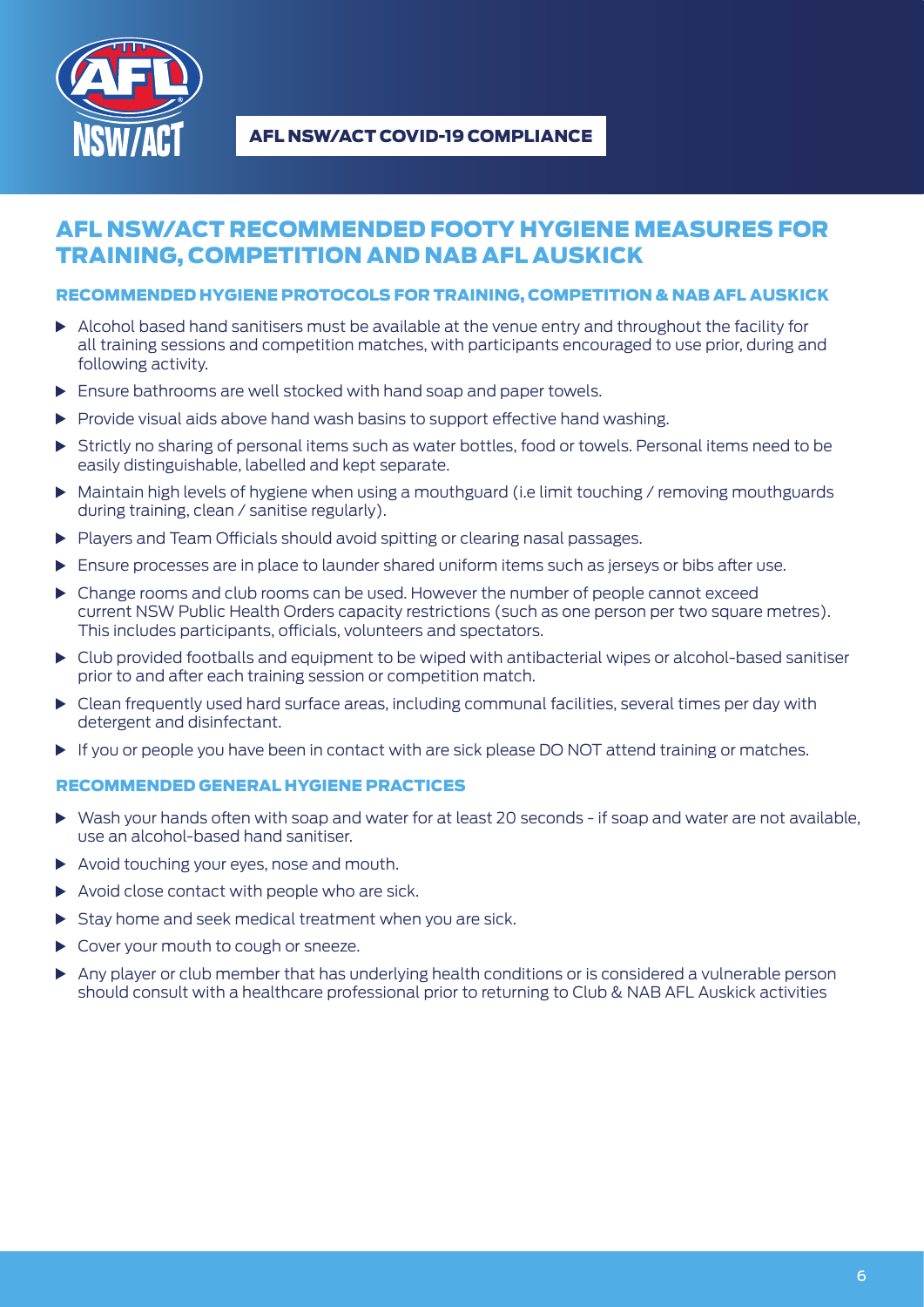

# A QUICK GUIDE TO COMPLETING YOUR COVID-19 SAFETY PLAN FOR COMMUNITY SPORTING ACTIVITIES

# WELLBEING OF STAFF AND CUSTOMERS

### COVID-19 safety plan requirements:

- $\triangleright$  Exclude staff, volunteers, parents/carers and participants who are unwell.
- **Provide staff and volunteers with information and training on COVID-19, including when to get tested,** physical distancing, wearing masks and cleaning, and how to manage a sick visitor.
- Make staff aware of their leave entitlements if they are sick or required to self-isolate.
- Display conditions of entry (website, social media, venue entry).
- If hiring the facility, consult with the owners/operators to address these requirements to understand what measures may already be in place.
- Other types of venues or facilities within the premises must complete COVID-19 Safety Plans where applicable. If contact details are captured electronically upon entry to the main premises on the relevant day, additional collection of contact details via electronic methods may not be required if there is no other public access to the sub-premises. However, additional contact details and time of entry must be captured where these sub-premises are indoor gyms, nightclubs, dine-in hospitality venues, pubs and bars.

- $\blacktriangleright$  Advise club members via email, social media and website that they, or family members, must not attend any football related activity if they have been unwell or had flu-like symptoms in the past 14 days, or been potentially exposed to a person with a suspected case of COVID-19.
- Advise club members via email, social media and website of the need to get tested and self-isolate in the event they are feeling unwell or have flu-like symptoms.
- Display COVID-19 Conditions of Entry signage at venue entry points i.e. gates, canteen, toilets and changerooms.
- Distribute COVID-19 Conditions of Entry to participants, team managers, parents, coaches, umpires and volunteers prior to the season via email and social media including links to key resources for further information on these matters.
- Include your COVID-19 Conditions of Entry on your Club website.
- Conduct an online training session for all club volunteers on COVID-19 compliance.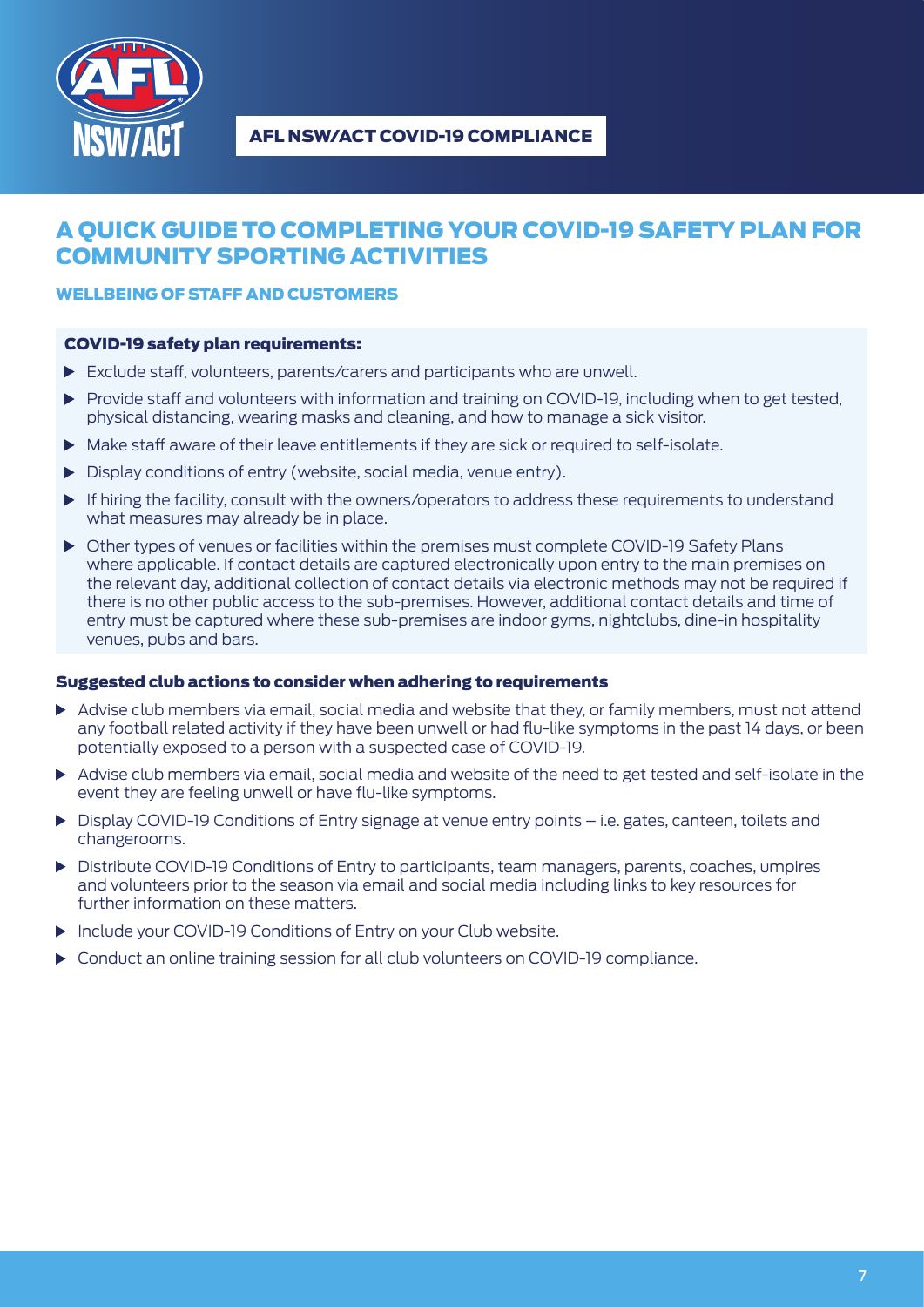

# PHYSICAL DISTANCING

### COVID-19 safety plan requirements

- **Ensure the number of people in a facility does not exceed one person per two square metres of** publicly accessible space (excluding staff) to a maximum of 3,000 people.
- $\blacktriangleright$  In indoor areas, spectators should not sing or chant.
- Minimise co-mingling of participants from different games and timeslots where possible. For mass participation events, stagger the starting times for different groups to minimise crowding where possible
- **Ensure 1.5-metre physical distancing where possible, including:** 
	- at points of mixing or queuing such as food and drink stations, toilets and entrance and exit points
	- between seated groups
	- between staff.
- $\blacktriangleright$  Have strategies in place to manage gatherings that may occur immediately outside the premises, such as with drop off and pick up zones or staggered start/finish times.
- Where possible, encourage participants to avoid carpools with people from different household groups.
- $\blacktriangleright$  Reduce crowding wherever possible and promote physical distancing with markers on the floor where people stand or are asked to queue.
- Ensure communal facilities such as showers, change rooms and lockers have strategies in place to reduce crowding and promote physical distancing.
- Where practical, stagger the use of communal facilities. Strongly encourage participants to shower/ change at home where possible.
- Use telephone or video platforms for essential staff meetings where practical.
- $\blacktriangleright$  Review regular business deliveries and request contactless delivery and invoicing where practical.

- Ensure you have worked with your venue hirer, or local council, to determine maximum outdoor and indoor venue capacity based on current physical distancing restrictions.
- $\blacktriangleright$  Ensure player numbers, projected spectator attendance and the staggering of matches, has determined that this number will not be exceeded.
- $\blacktriangleright$  Explore the use of a ticketing system where practicable, especially for finals when spectator attendance increases.
- Ensure Grandstand capacity is known and adheres to current restrictions.
- Wherever there are multiple teams at the venue for training, start and finish times are staggered by 30 minutes to minimise cross-over at entry or departure.
- Where multiple teams are training at the same time, each team is provided with an allocated part of the ground.
- Maintain the "Get in, train/play, get out" philosophy.
- Use markers on the ground at key gathering spots such as canteen and BBQ areas to encourage physical distancing.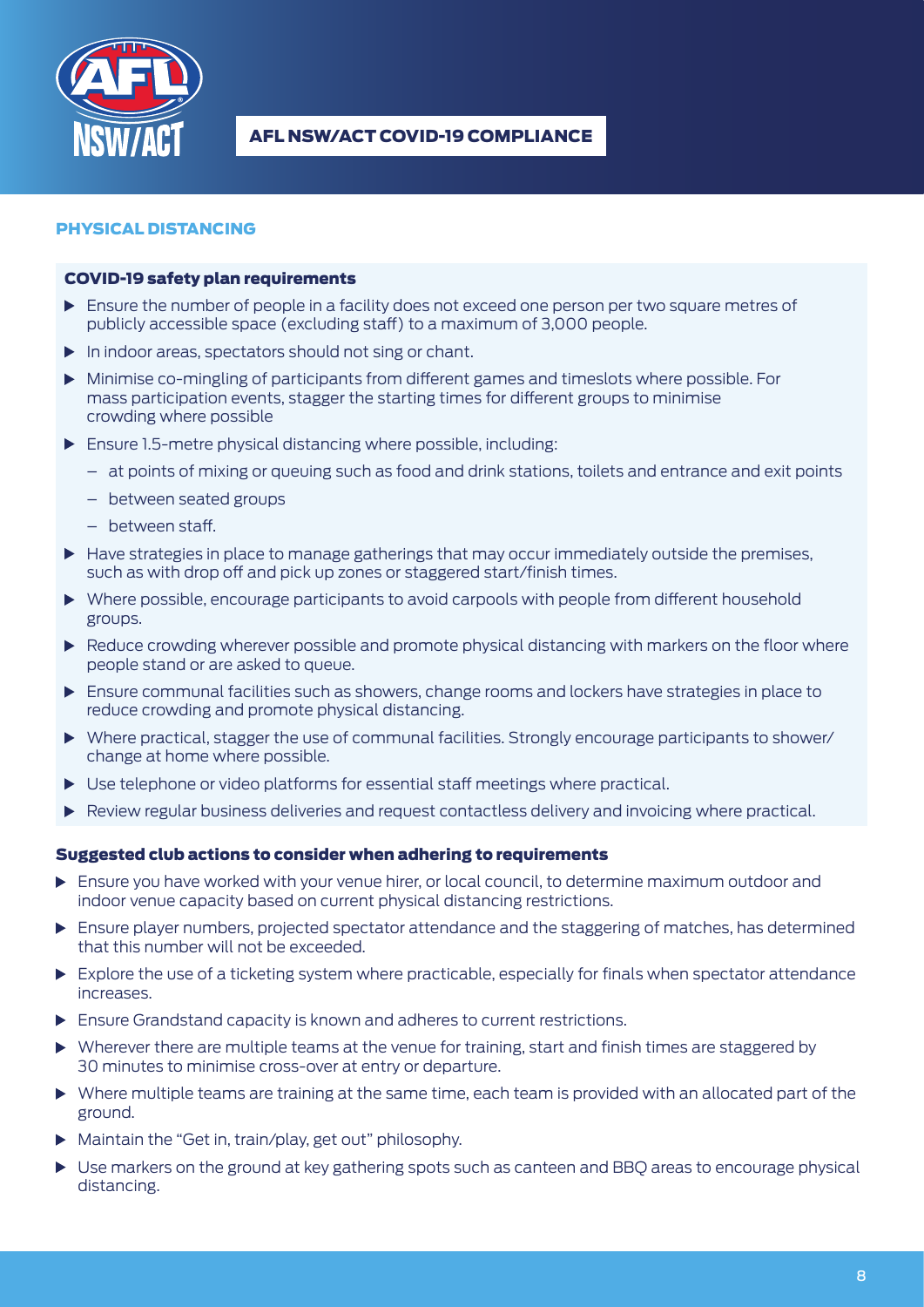

- Use barriers are to control entry and exit points to canteen and BBQ areas.
- Display physical distancing signage in toilets and change rooms.
- $\triangleright$  Display physical distancing signage at the entry to seating areas to advise of capacity limits.
- Advise Team Managers, participants and parents to avoid carpooling with different households.
- $\triangleright$  Encourage participants, especially junior teams, to shower at home after training or matches.
- Conduct Committee, Coaches and Team Manager meetings online

# HYGIENE & CLEANING

# COVID-19 safety plan requirements

- $\blacktriangleright$  Adopt good hand hygiene practices.
- **Ensure hand sanitiser is accessible at the venue entry and throughout the facility or ground.**
- Ensure bathrooms are well stocked with hand soap and paper towels or hand dryers. Consider providing visual aids above hand wash basins to support effective hand washing.
- Encourage participants to bring their own water bottle, snacks/orange slices and sweat towels. Avoid shared food and drinks.
- $\triangleright$  Ensure processes are in place to launder shared uniform items after use, such as bibs or jerseys.
- $\triangleright$  Clean frequently used indoor hard surface areas, including children's play areas, at least daily; first with detergent and water, and then disinfect. Clean frequently touched areas and surfaces, including in communal facilities, several times per day.
- Clean indoor hard surface areas used for high intensity sports with detergent and disinfectant after each use.
- Reduce sharing of equipment where practical and ensure these are cleaned with detergent and disinfectant between use.
- **Ensure there is accessible detergent/disinfectant and gloves for visitors to use, should they wish.**
- Disinfectant solutions need to be maintained at an appropriate strength and used in accordance with the manufacturers' instructions.
- $\triangleright$  Staff should wash hands thoroughly with soap and water before and after cleaning.
- **Encourage contactless payment options.**
- In indoor areas, increase natural ventilation by opening windows and doors where possible, and increase mechanical ventilation where possible by optimising air conditioning or other system settings (such as by maximising the intake of outside air and reducing or avoiding recirculation of air).

- $\blacktriangleright$  Ensure purchase of adequate hygiene supplies (hand sanitiser, hand soap, paper towels, disinfectant etc).
- $\triangleright$  Advise all players and team officials by email and social media of key hygiene requirements (e.g. bring own labelled water bottles, no spitting, no sharing of food, mouthguard management etc).
- **Post signs at prominent locations (e.g. canteen, toilets, change rooms) detailing key hygiene** requirements including regular washing of hands.
- **Prior to each event (e.g. training or matches) distribute adequate hygiene supplies to key venue locations** including toilets and change rooms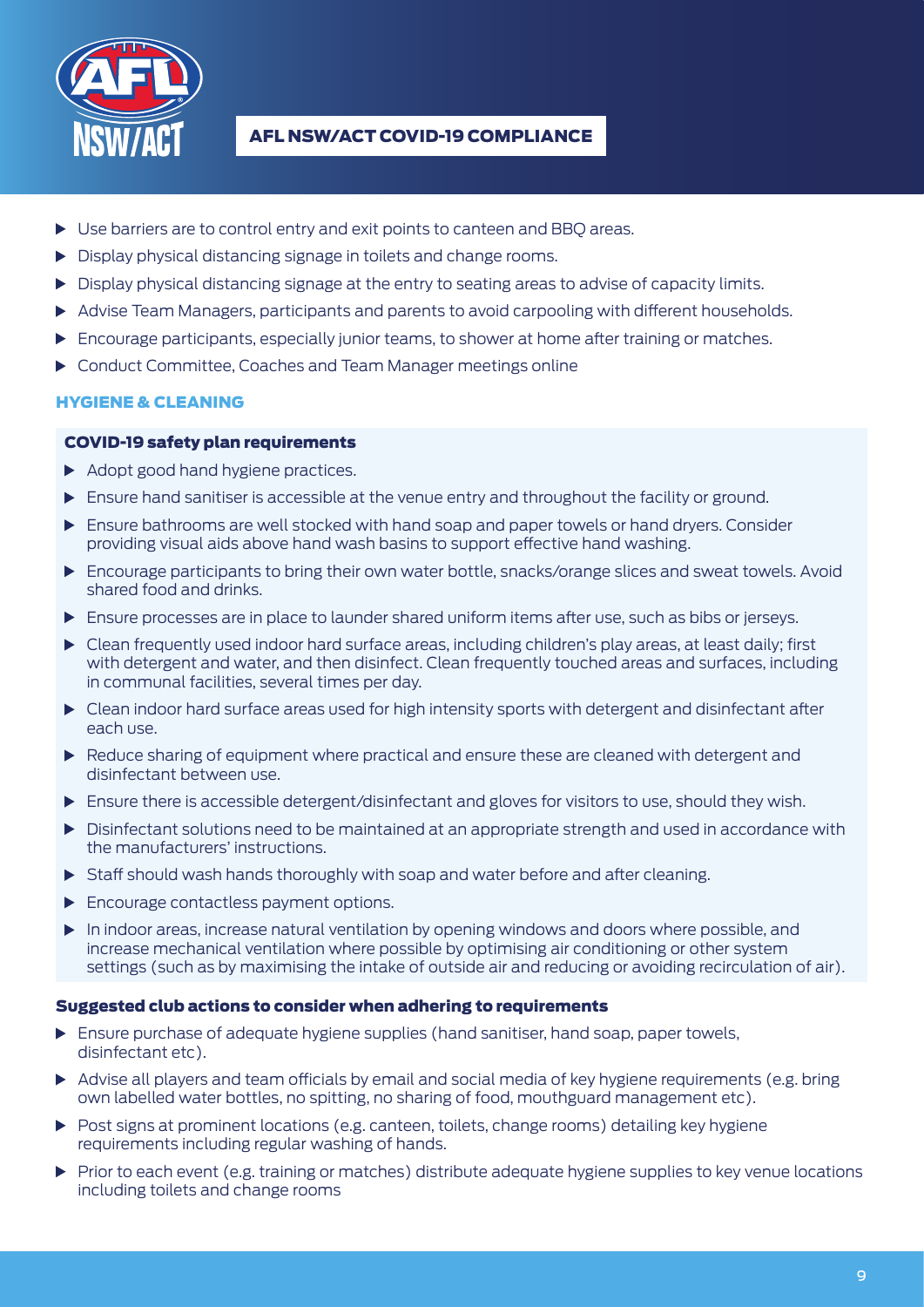

- **Following any event, clean (or arrange for cleaning of) any indoor area that has been used during the** event (e.g. canteen, change rooms, toilets)
- $\triangleright$  Nominate one person per Team who is responsible for equipment management including disinfecting equipment prior to and after an event.
- Implement system for each player to be responsible for their own playing attire.
- $\blacktriangleright$  Have sufficient training bibs available so players don't need to share these.

## RECORD KEEPING

### COVID-19 safety plan requirements

- $\triangleright$  Keep a record of name, contact number and entry time for all staff, volunteers, participants, spectators and contractors attending community sports activities, where this is practicable, for a period of at least 28 days. Electronic collection (e.g. using a QR code) of contact details for each person is strongly encouraged. Any paper records must be entered into an electronic format such as a spreadsheet within 12 hours. Records must be provided as soon as possible, but within 4 hours, upon request from an authorised officer.
- **E** Ensure records are used only for the purposes of COVID-19 contact tracing and are collected and stored confidentially and securely. When selecting and using an electronic method of record collection, take reasonably practical steps to protect privacy and ensure the records are secure. Consider the 'Customer record keeping' page of nsw.gov.au
- Make your staff and volunteers aware of the COVIDSafe app and its benefits to support contact tracing if required.
- Community sport organisations are encouraged to register their business through nsw.gov.au
- Cooperate with NSW Health if contacted in relation to a positive case of COVID-19 at your workplace, and notify SafeWork NSW on 13 10 50.

- $\triangleright$  Register as a COVID Safe business and use the OR code that comes with this.
- Advise all potential attendees (players, officials, supporters) via email and social media of record keeping requirements on attendance at the venue
- Post signs, with the QR code displayed, at key locations (e.g. entry gates where applicable, canteen).
- Have hard copy attendance sheets available for each event at key locations for those who are unable to sign in via a QR code.
- Ensure that any hard copy attendance sheets for each event are collected immediately after the event and scanned / saved to the club document directories, and that these records are readily available to NSW Health in the event of a contract tracing request
- Review the Club COVID Safety Plan at each committee meeting to ensure it remains up to date, and modify as required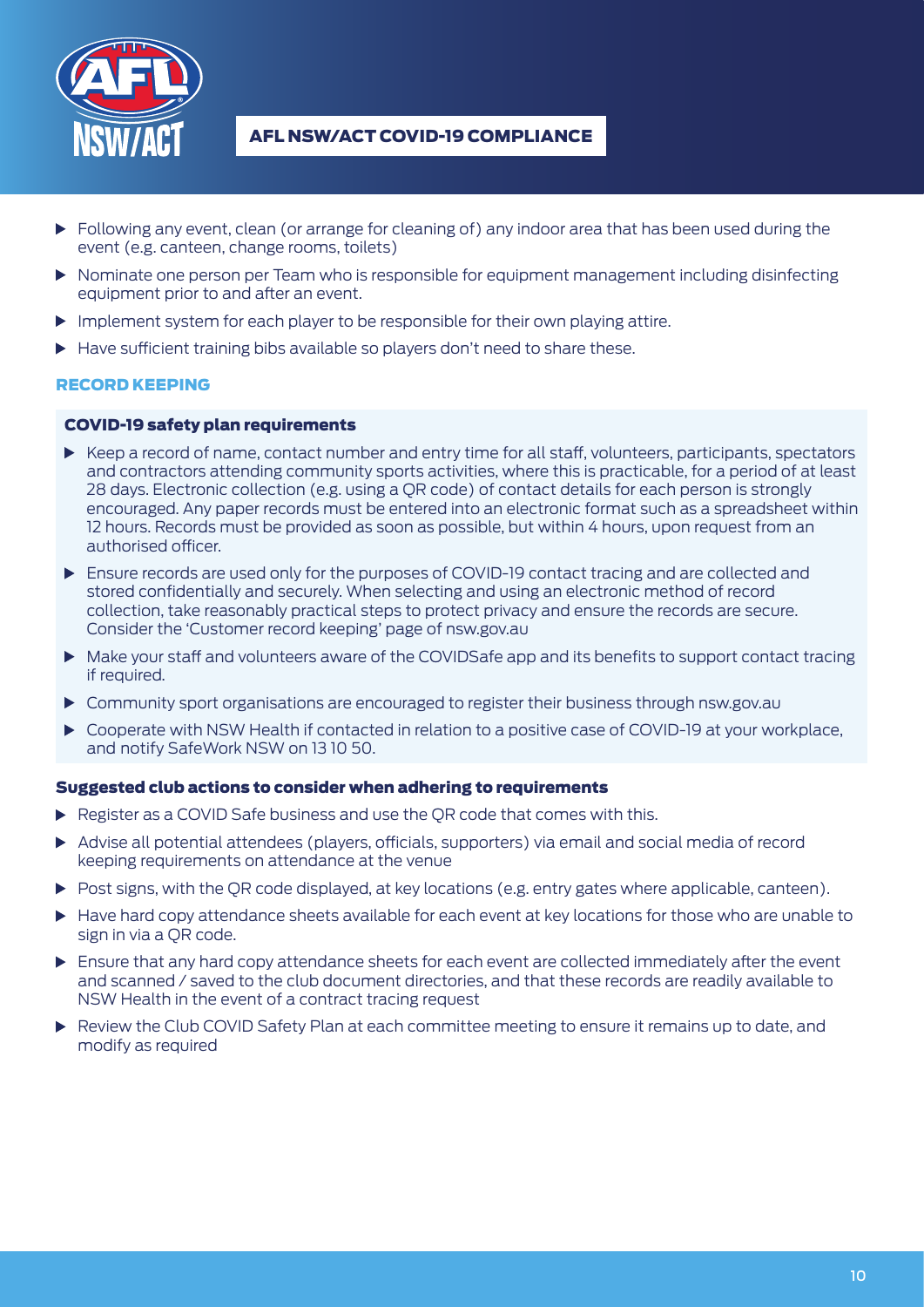

# FREQUENTLY ASKED QUESTIONS

# What happened to the AFL NSW/ACT Protocols?

The AFL NSW/ACT Protocols were developed at short notice in early 2020 to help support clubs to participate in competitions in that year. This included protocols and detail beyond what was available at the time in Public Health Orders. As the Public Health Orders have become more specific and detailed around individual industries, including community sport, there's no need to have separate protocols and AFL NSW/ ACT can now align closely to those Public Health Orders.

# What are the maximum Spectator Numbers Allowed?

Participant numbers, including spectators, are based on the one person per two square-metre rule, up to a maximum of 3,000. Clubs should look to assess the spectator space separately from the playing field to determine how many spectators can be safely accommodated under one person per two square metre rule.

# How do we determine the maximum number of spectators allowed?

- $\triangleright$  Use Google Maps satellite view and the "measure distance" tool (right click on map to select this).
- $\triangleright$  Calculate the square metres of the logical areas where spectators would gather to watch matches taking place on the oval ie don't include carparks, areas behind trees etc. Divide this total number by 2 (for the 1 person per 2 sqm rule)
- If this number exceeds 3,000 then the maximum number of participants is 3,000.

# Can the club run a canteen / BBQ

Clubs may still run canteens and BBQ's as long as there is adherence to relevant Public Health Orders requirements, including physical distancing for customers. Sharing food items such as sauce bottles should be avoided where possible (e.g. use sauce satchels). Electronic payment methods are strongly encouraged.

# Can we use changerooms?

We encourage clubs to avoid use of changerooms where possible (i.e. "get in, play/train, get out"). If changerooms need to be used:

- there must be strict adherence to the one person per two square metre rule
- avoid cross-over of teams
- must be appropriate hygiene supplies provided (soap, sanitiser, paper towels etc)
- must be cleaned after use.

# Are we required to use a QR code for record keeping?

The use of a QR code system is the simplest way of ensuring compliance with record keeping requirements. It also allows NSW Health to quickly identify and contact people for tracing requirements.

Clubs that register as a COVID Safe business via the NSW Government website, will be allocated a Service NSW QR code for their venue. This is a simple and efficient QR option to use.

In the absence of a QR code system, clubs will need to provide an alternative and effective record keeping system.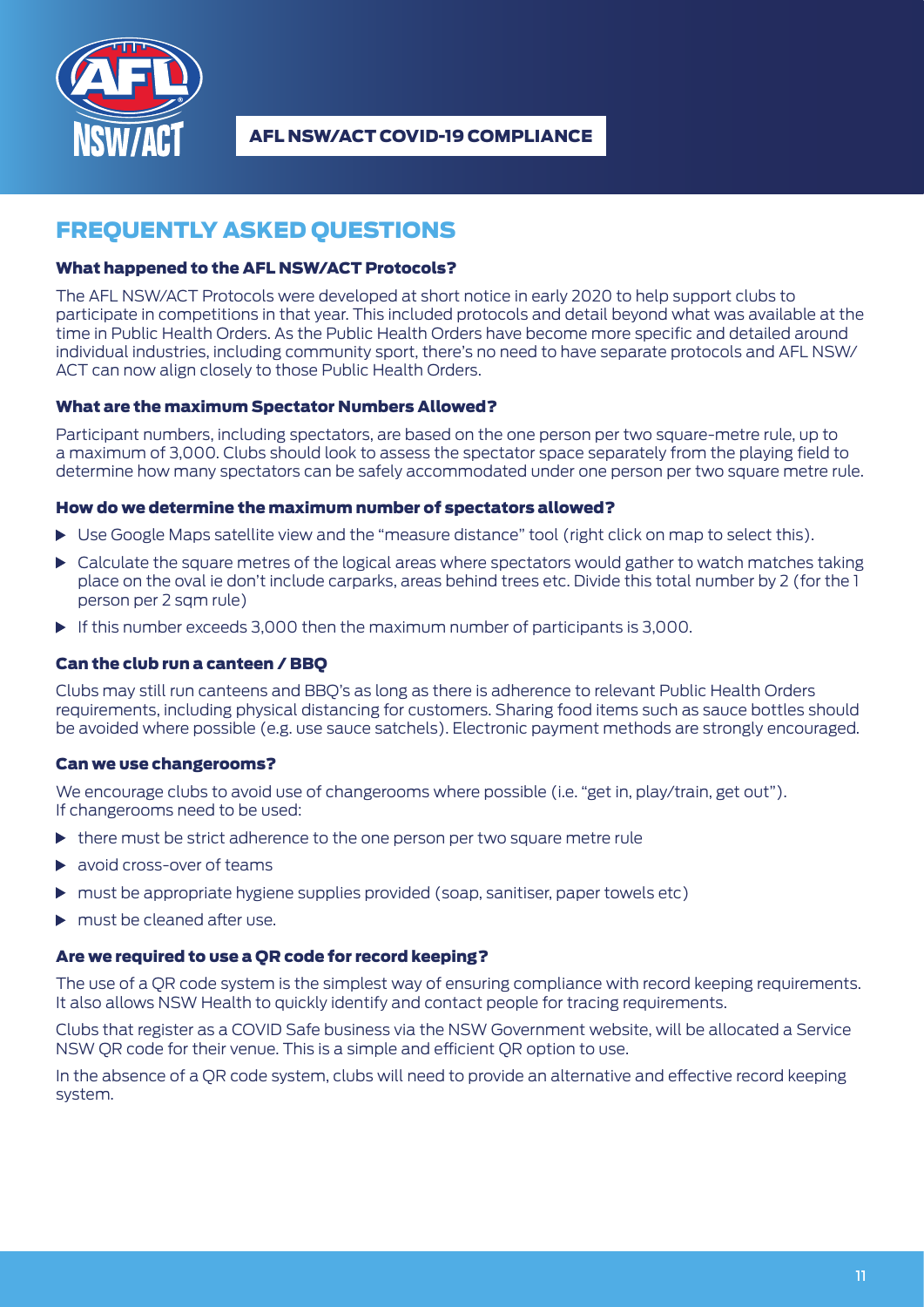

# Contact-tracing

Efficient contact tracing helps slow or stop the spread of COVID-19 in the community.

Using a QR code system (particularly the Service NSW QR Code) helps NSW Health to quickly identify and alert people who may have been in contact with a person with COVID-19 while visiting your venue.

If a QR code system is not used, the club must have a means of being able to quickly produce attendance records at the request of NSW Health.

# **Training**

Clubs should implement measures that help limit the potential spread of COVID and limit contact between different teams. For example:

- Where multiple teams train at a venue, stagger team training times by at least 30 minutes to limit crossover between participants at entry and exit times.
- Allocate teams to specific parts of the field and mark these areas with hats or cones.
- Adopt the "get in, train, get out" philosophy.
- Where possible avoid the use of changerooms and encourage participants to come dressed and ready to train.
- **Ensure adherence by participants to hygiene requirements.**
- **Ensure training equipment is disinfected before and after training.**

### What are my club's matchday COVID requirements

Key matchday requirements would include, but not be limited to:

- Setting up signage in prominent locations around the venue (e.g. gates, canteen, changerooms, toilets)
- Ensuring an attendance record keeping system (preferably QR Code) is in place.
- $\triangleright$  Set up marking and barriers to enable safe physical distancing (e.g. in grandstands, canteen / BBO queues, entry gates etc)
- $\triangleright$  Ensure sufficient hygiene supplies are in place (e.g. at gates, toilets, canteen)
- Make regular announcements over the PA system reminding attendees of key requirements
- Promote "Get in, Play, Get Out" philosophy
- $\blacktriangleright$  Refrain from singing the team song in changerooms
- **Ensure spectator adherence to physical distancing requirements**
- $\triangleright$  Know what your venue's attendee limits are and ensure compliance with this
- **Ensure cleaning of equipment after use**
- $\triangleright$  Ensure cleaning of indoor areas used (e.g. canteen, toilets, changerooms, social rooms etc.).

#### What are the main hygiene requirements?

- $\triangleright$  Alcohol based hand sanitisers must be available at the venue entry and throughout the facility for all training sessions and competition matches, with participants encouraged to use prior, during and following activity.
- $\blacktriangleright$  Ensure bathrooms are well stocked with hand soap and paper towels.
- $\triangleright$  Provide visual aids above hand wash basins to support effective hand washing.
- Strictly no sharing of personal items such as water bottles, food or towels. Personal items need to be easily distinguishable, labelled and kept separate.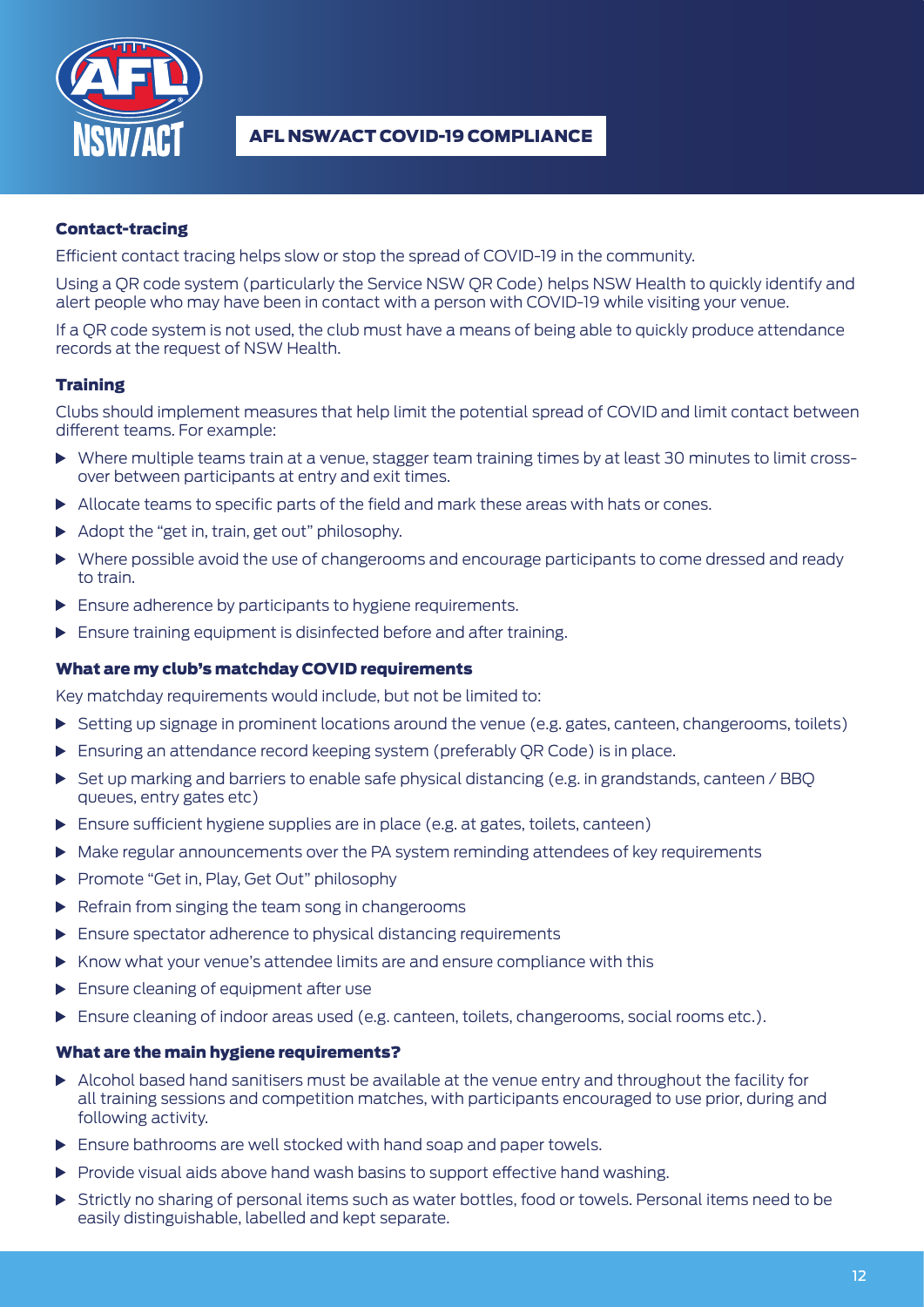

- Maintain high levels of hygiene when using a mouthguard (i.e. limit touching / removing mouthguards during training, clean / sanitise regularly).
- Players and Team Officials should avoid spitting or clearing nasal passages.
- **Ensure processes are in place to launder shared uniform items such as guernseys or bibs after use**
- Change rooms and club rooms can be utilised however the number of people cannot exceed current NSW Public Health Order capacity restrictions such as one person per two square metres. This includes participants, officials, volunteers and spectators.
- Club provided footballs and equipment to be wiped with antibacterial wipes or alcohol-based sanitiser prior to and after each training session or competition match.
- $\triangleright$  Clean frequently used hard surface areas, including communal facilities, several times per day with detergent and disinfectant.
- If you, or people you have been in contact with are sick, please DO NOT attend train

### Do I need a sperate plan for juniors and senior football clubs?

Where a junior and senior clubs share the same venue, a single COVID Safety Plan may be used as long as the plan covers any specific requirements that may be unique to one or the other. For example, if juniors have considerably more teams than seniors, they may need to build additional requirements in around scheduling of training times.

#### How many people can train or play together at one time?

The current limitation on participant numbers, including players, is the application of the one person per two square metre rule, up to a maximum of 3,000. However, it is still strongly recommended that clubs endeavour to limit numbers at training to individual teams.

### Do COVID Safe Officers need to be at every game / training?

The club's COVID Safe Officer should attend training and matches when available to ensure that the club is meeting its Public Health Order requirements. All club and team officials present at training or matches should be familiar with key COVID requirements and ensure strict compliance with these.

### What happens first – do we need to register as a COVID Safe business?

It is strongly advised that all community football clubs register as a COVID Safe business. This ensures that your club has a COVID-19 Safety Plan in place, provides you with a Service NSW QR Code and provides additional benefits such as posters and an electronic sticker allowing you to advertise your club as a COVID Safe business.

### What signage is required?

Clubs should determine their signage requirements as part of their COVID Safety Plan. At minimum, clubs should have signs placed in prominent locations (e.g. entry gates, canteen, changerooms and toilets) that detail fundamental COVID compliance requirements, including:

- **Conditions of entry, including signing in**
- **Physical Distancing**
- Maximum numbers allowed (e.g. in change rooms, toilets)
- Hygiene requirements